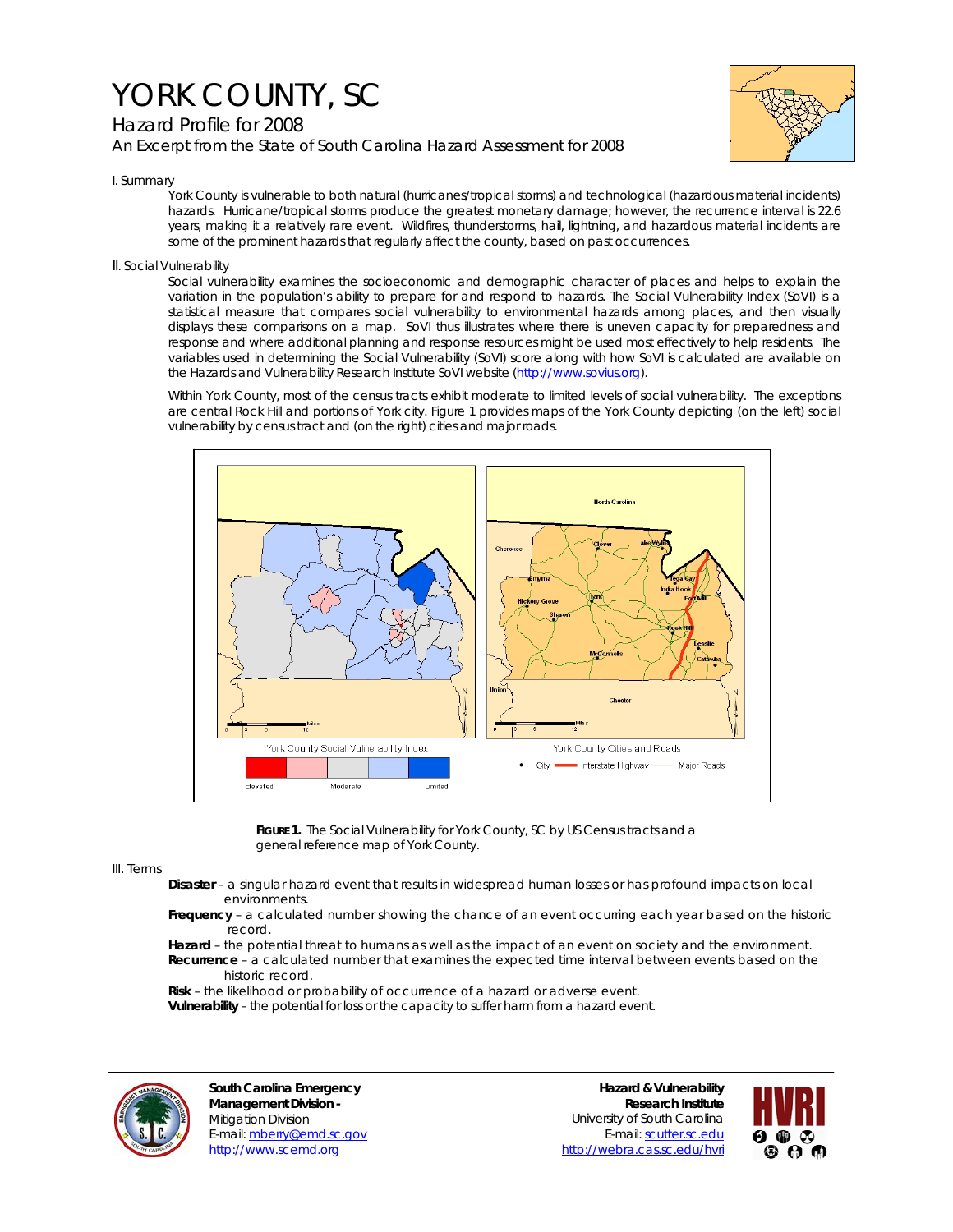#### IV. Hazard Identification

The estimated recurrence of a hazard is a useful element (based on event frequency) for distinguishing between infrequent hazards like earthquakes, and frequent hazards such as hazardous materials incidents or traffic accidents. The most common hazard events in York County are wildfires, hazardous material accidents, severe thunderstorms and wind, hail, and lightning. Earthquakes and hurricanes/tropical storms are hazards with the lowest recurrence intervals. The recurrence and hazard frequency table can be seen in Table 1.

| Hazard <sup>a</sup>                                                                                                                                                                                                                                          | <b>Number of</b><br><b>Events</b> | <b>Years in</b><br><b>Record</b>                                                                                                                                             | Recurrence<br><b>Interval</b><br>(Years) | <b>Hazard Frequency</b><br>(Percent Chance<br>per Year) |  |
|--------------------------------------------------------------------------------------------------------------------------------------------------------------------------------------------------------------------------------------------------------------|-----------------------------------|------------------------------------------------------------------------------------------------------------------------------------------------------------------------------|------------------------------------------|---------------------------------------------------------|--|
| <b>Coastal Events</b>                                                                                                                                                                                                                                        |                                   |                                                                                                                                                                              |                                          |                                                         |  |
| Hurricane/Tropical Storm                                                                                                                                                                                                                                     | $\overline{7}$                    | 158                                                                                                                                                                          | 22.57                                    | 4.43                                                    |  |
| Ocean & Lake Surfb                                                                                                                                                                                                                                           | $\overline{1}$                    | 16                                                                                                                                                                           | 16.00                                    | 6.25                                                    |  |
| Waterspout                                                                                                                                                                                                                                                   | $\Omega$                          | 16                                                                                                                                                                           | $\star$                                  | $\star$                                                 |  |
| <b>Dam Failure</b>                                                                                                                                                                                                                                           | $\sim$                            | ÷.                                                                                                                                                                           |                                          |                                                         |  |
| <b>Drought</b>                                                                                                                                                                                                                                               | 31                                | 59                                                                                                                                                                           | 1.90                                     | 52.54                                                   |  |
| <b>Flood</b>                                                                                                                                                                                                                                                 | 17                                | 59                                                                                                                                                                           | 3.47                                     | 28.81                                                   |  |
| Fog                                                                                                                                                                                                                                                          | 3                                 | 12                                                                                                                                                                           | 4.00                                     | 25.00                                                   |  |
| <b>Geophysical Events</b>                                                                                                                                                                                                                                    |                                   |                                                                                                                                                                              |                                          |                                                         |  |
| Avalanche                                                                                                                                                                                                                                                    | $\mathbf 0$                       | 49                                                                                                                                                                           | $\star$                                  | $\star$                                                 |  |
| Earthquake                                                                                                                                                                                                                                                   | $\overline{1}$                    | 310                                                                                                                                                                          | 310.00                                   | 0.32                                                    |  |
| Landslide                                                                                                                                                                                                                                                    | $\Omega$                          | 49                                                                                                                                                                           | $\star$                                  |                                                         |  |
| <b>Human-Induced Events</b>                                                                                                                                                                                                                                  |                                   |                                                                                                                                                                              |                                          |                                                         |  |
| <b>Civil Disturbance</b>                                                                                                                                                                                                                                     | $\overline{\phantom{a}}$          | $\overline{\phantom{a}}$                                                                                                                                                     | $\overline{\phantom{a}}$                 |                                                         |  |
| Hazardous Materials (Hazmat)                                                                                                                                                                                                                                 | 358                               | 22                                                                                                                                                                           | < 0.50                                   | $1,627.27**$                                            |  |
| <b>Nuclear Power Plant</b>                                                                                                                                                                                                                                   | $\overline{0}$                    | 8                                                                                                                                                                            |                                          |                                                         |  |
| <b>Terrorism</b>                                                                                                                                                                                                                                             | $\Omega$                          | 29                                                                                                                                                                           | $\star$                                  |                                                         |  |
| <b>Transportation (Motor Vehicle)</b>                                                                                                                                                                                                                        | 38,398                            | 10                                                                                                                                                                           | < 0.50                                   | 383,980.00**                                            |  |
| <b>Severe Thunderstorm Events</b>                                                                                                                                                                                                                            |                                   |                                                                                                                                                                              |                                          |                                                         |  |
| <b>Funnel Cloud</b>                                                                                                                                                                                                                                          | $\Omega$                          | 16                                                                                                                                                                           | $\star$                                  | $\star$                                                 |  |
| Hail                                                                                                                                                                                                                                                         | 95                                | 59                                                                                                                                                                           | 0.62                                     | 161.02**                                                |  |
| <b>Heavy Precipitation</b>                                                                                                                                                                                                                                   | 5                                 | 15                                                                                                                                                                           | 3.00                                     | 33.33                                                   |  |
| Lightning                                                                                                                                                                                                                                                    | 21                                | 16                                                                                                                                                                           | 0.76                                     | 131.25**                                                |  |
| Thunderstorm & Wind                                                                                                                                                                                                                                          | 189                               | 59                                                                                                                                                                           | < 0.50                                   | 320.34**                                                |  |
| Tornado                                                                                                                                                                                                                                                      | 18                                | 59                                                                                                                                                                           | 3.28                                     | 30.51                                                   |  |
| <b>Temperature Extremes</b>                                                                                                                                                                                                                                  | 5                                 | 16                                                                                                                                                                           | 3.20                                     | 31.25                                                   |  |
| <b>Wildfire</b>                                                                                                                                                                                                                                              | 889                               | 21                                                                                                                                                                           | < 0.50                                   | $4,233.33**$                                            |  |
| Winter Weather (Snow & Ice)                                                                                                                                                                                                                                  | 31                                | 59                                                                                                                                                                           | 1.90                                     | 52.54                                                   |  |
| <sup>a</sup> Data Sources: National Climatic Data Center<br>(www.ncdc.noaa.gov/cgi-win/wwcgi.dll?wwEvent~Storm);<br>National Geophysical Data Center<br>(www.ngdc.noaa.gov/hazard/<br><sup>b</sup> Includes coastal flooding, coastal erosion, coastal winds |                                   | Unable to calculate (cannot divide by zero)<br>** Percent is greater than 100.00, therefore hazard can be<br>expected to occur more than once per year<br>- Data Unavailable |                                          |                                                         |  |

| <b>TABLE 1.</b> The Hazard Profile for York County, SC. |  |  |
|---------------------------------------------------------|--|--|
|                                                         |  |  |

V. Hazard Loss Information

When compared to South Carolina as a whole, York County has a higher probability of loss-producing wind, lightning, thunderstorm, winter weather, and wildfire events. The country is slightly above the state average for drought, flooding, hail, and tornadoes. This comparison between the county and state in Figure 2 (page 3) shows hazards that exceeded the state mean in red type. The remaining hazards are below the state mean indicating that these hazards have historically produced fewer losses for the county when compared to the state as a whole.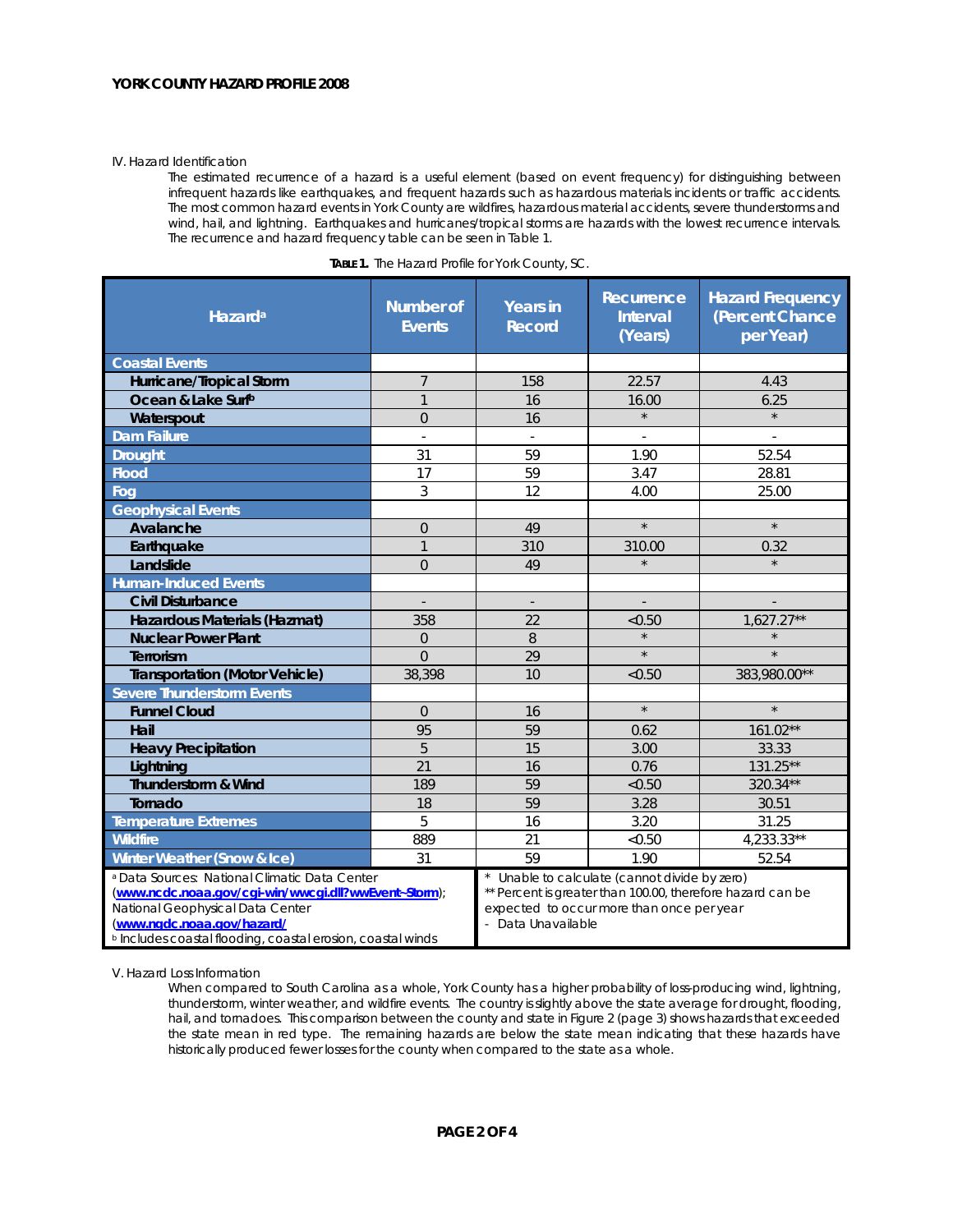

**M** York **M** State Mean

FIGURE 2. The historic loss causing hazard frequency between 1960 and 2008 for York County compared to South Carolina as reported in SHELDUS. Percentage numbers indicated in red are when the county total exceeds the state mean. Also, a hazard that is identified in the National Climatic Data Center Storm Data reports as a multiple event hazard (flooding, winter weather, coastal storm), and given a statewide or regional location, the impact of the event is equally distributed amongst the counties involved.

Another way of determining how vulnerable a county is to particular hazards is by examining the amount of damage caused by past events. In Figure 3 (page 4), the cumulative amount of damage from 1960 to 2008 based on twelve hazard types is computed from the Hazards and Vulnerability Research Institute's SHELDUS database (available at http://www.sheldus.org). The historic losses in York County exceed \$168 million, and are largely due to hurricanes and tropical storms, followed by winter weather. Hurricane/tropical storm represented 57% of the damage in York County. While significant for the county, these cumulative losses represent 1.8 % of the state's overall total.